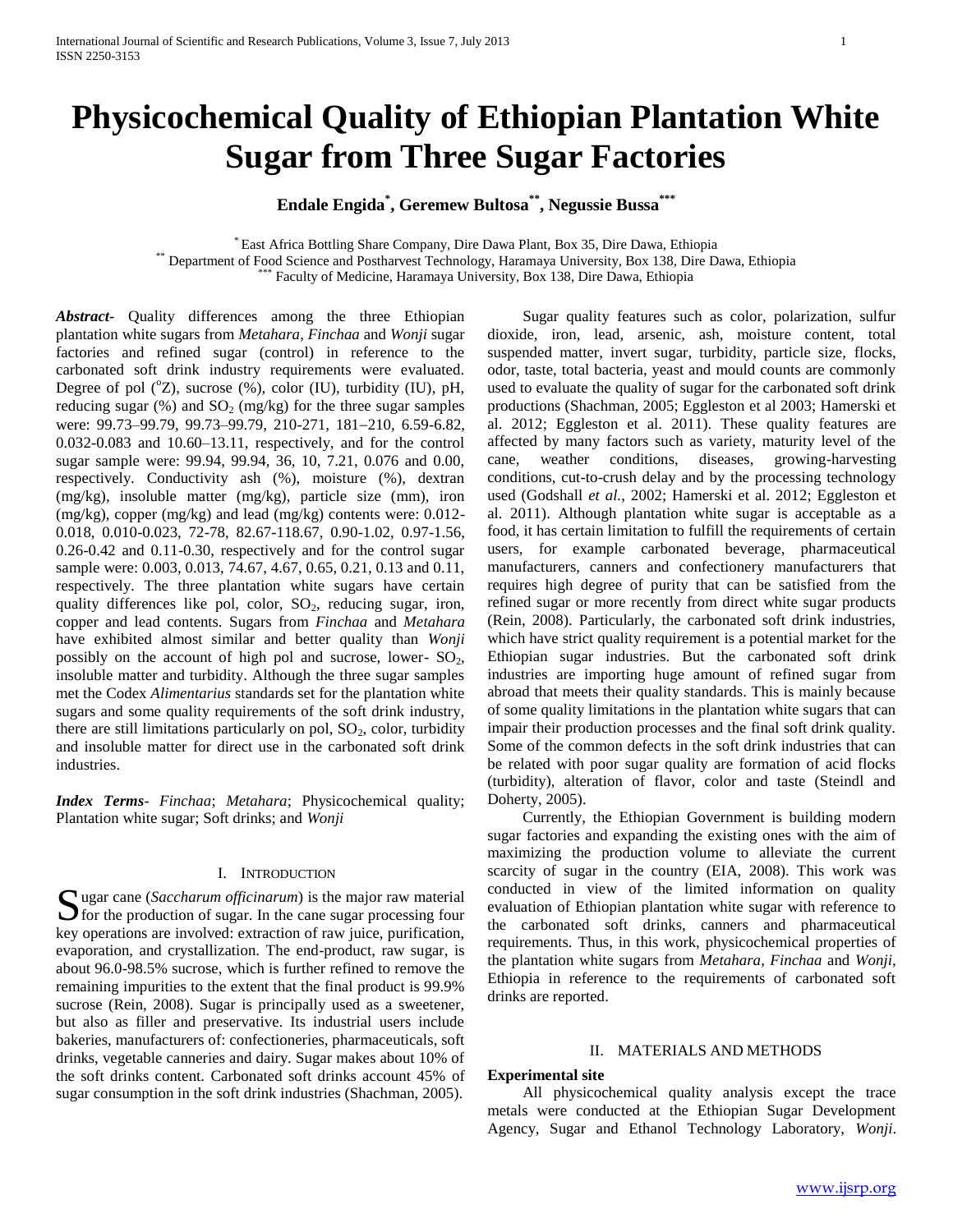International Journal of Scientific and Research Publications, Volume 3, Issue 7, July 2013 2 ISSN 2250-3153

Trace metal analysis were conducted at Haramaya University, Ethiopia.

# **Collection of samples**

 Annual composite plantation white sugar samples from *Metahara, Finchaa* and *Wonji* sugar factories produced in 2009/2010 working season was collected from Ethiopian Sugar Development Agency, Sugar and Ethanol Technology Laboratory, Wonji, Ethiopia. Control sample, imported refined sugar from the United Sugar Company, Saudi Arabia, which is in use by the East Africa Bottling Share Company under the approval of *Coca Cola* International was collected from the East Africa Bottling Share Company, Dire Dawa Plant, Dire Dawa, Ethiopia. Information on processing technology and cane varieties used at the three sugar factories were collected using semi-structured questionnaires.

 **Polarization (<sup>o</sup>Z)-** was determined by Automatic Saccarometer (Model: AUTOPOL 880, SN: 80851, USA) using a light source 589.44 nm (yellow) according to ICUMSA method GS1/2/3-1 (1994).

**Sucrose content (%)**- was determined after dissolving 52.0 g sugar sample and employing lead acetate as clarifying agent by Automatic Saccarometer (Model: AUTOPOL 880, SN: 80851, USA) taking reading before and after inversion of the sample with hydrochloric acid according to AOAC (1990).

$$
Sucrose(\%) = \frac{100 (P - I)}{132.56 - 0.0794 (13 - m) - 0.53 (t - 20)}
$$

Where: P= direct reading, normal solution; I= invert reading, normal solution;  $t =$  temperature at which readings was made; m=g total solid from original sample in 100 mL invert solution

 **Color (IU)-**was measured at absorbance of 420 nm according to ICUMSA method GS 1-7 (1994) and the value was expressed in ICUMSA Units (IU).

 **Turbidity (IU)** -was determined according to SMRI Test methods TM025 (2004) as ICUMSA color absorbance (420 nm) difference between unfiltered and filtered (0.45 µm cellulose nitrate membrane) solutions after dissolving sugar sample (50 g/100 mL) in distilled water.

The pH of sugar solution (50g/100g concentration) was determined using glass electrode attached to pH meter (Model: 3P, INDIA) after calibration at pH 4.00, 7.00 and 9.00 at  $20^{\circ}$ C following ICUMSA method GS1/2/3/4/7/8-23 (1994).

 **Reducing sugar content (%)**-was determined by Lane and Eynon constant volume titrametric method of ICUMSA method GS1/3/7-3 (1994).

 **Sulfite content** (mg/kg) was determined by measuring absorbance at 560 nm with UV–VIS spectrophotometer (Model: Light wave II, SN: 109888, UK) for both sample and standard sulfite sugar solutions of sulfite/rosaniline complex color that were developed by reaction of decolorized rosaniline solution in the presence of formaldehyde by ICUMSA method GS2-33 (1994). Amount of  $SO_2$  in each sample was estimated from the standard calibration curve.

$$
mg SO2/kg sugar = \frac{\mu g SO2 from graph x 10}{mass of sugar(g)}
$$

 **Conductivity ash** (%) -Inorganic, soluble ash content was determined by measuring electrical conductivity with conductivity meter (Model: seven easy, SN: 1229305224, CHINA) at  $20\pm0.2$  <sup>o</sup>C after dissolving sugar sample (31.3 g/100) mL) in distilled water according to ICUMSA method GS2/3-17 (1994).

**Moisture content (%)**- was determined as mass loss on drying (105  $\pm$ 1<sup>o</sup>C) for 3 h in an air forced drought oven (Model: MIDO/3/CLAD) according to ICUMSA method GS2/1/3-15 (1994).

 **Dextran content (mg/kg)**- was determined by ICUMSA method GS1-15 (1994) after removal of interferences (starches with α-amylase and protein by trichloroacetic acid precipitation and filtration) and formation of haze by dextran upon addition of denatured absolute ethanol. Absorbance of the haze formed was measured at 720nm for both sample and standard dextran solutions and dextran content was then estimated from the standard calibration curve.

 **Insoluble matter content (mg/kg)** was determined by membrane filtration method as the increase in the mass of membrane filter after dissolving sugar sample in hot distilled water, filtration (membrane filter of pore size 8.0  $\mu$ m, 50 mm diameter), washing and drying in an oven (Model: MIDO/3/CLAD) at  $63^{\circ}$ C for 3 h according to ICUMSA method GS2/3-19 (1994).

 **Particle size distribution (mm)** -was determined by sieving method according to ICUMSA method GS2-37 (1994).

#### **Iron, Copper and Lead**

 The Fe, Cu and Pb contents was determined by Flame Atomic Absorption Spectroscopy (Model: 210 V GP, SN: 687, USA) methods (Leblebici and Volkan, 1998) after digestion of sugar sample (100 g). Standard solutions were prepared for iron from pure iron wire, copper from copper wire and lead from lead nitrate in the range 0-12mg/L, 0-5mg/L and 0-5mg/L, respectively. The levels of Fe, Cu and Pb were estimated from their respective standard calibration curves after measuring the absorbance (nm) for both samples and standards at 248.33, 324.75 and 283.31, respectively.

#### **Data analysis**

 At least a triplicate data were analyzed for analysis of variance (ANOVA) by SAS (2002) statistical analysis software version 9.0, 2002, SAS Institute Inc., Cary, NC, USA and mean differences were compared using Duncan' s Multiple Range Tests (DMRT) at p<0.05. Data collected from questioners were analyzed qualitatively.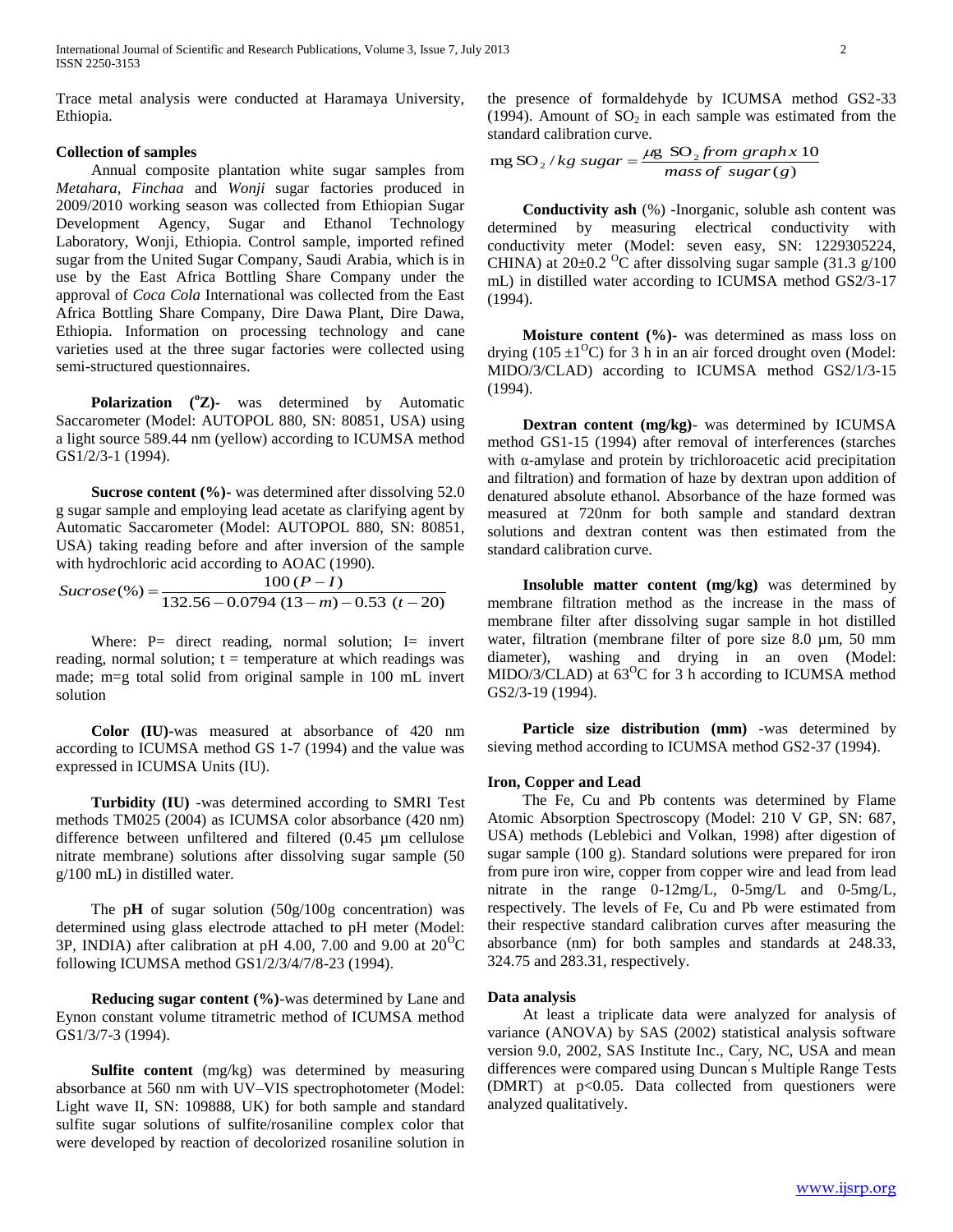#### III. RESULTS AND DISCUSSION

#### **Polarization (pol, <sup>o</sup>Z)**

 The pol for the three plantation white sugar samples had varied between 99.73–99.79 (Table 1). Among the plantation white sugar samples, the highest pol was for *Finchaa* and the least was for *Wonji*. The pol for the control sugar sample meets minimum pol  $99.9^{\circ}Z$  set for refined sugar (USC, 2008) and was significantly  $(p<0.01)$  higher than for the three plantation white sugars. *Wonji* had significantly different pol value than *Finchaa* and *Metahara*. The pol values of the plantation white sugars obtained in this work are in the range 99.5-99.8 reported by Rein *et al.* (2007) and also meets the minimum codex standard of 99.5  $\rm{°Z}$  for plantation white sugar (Codex, 2001). Pol is a measure of sucrose purity and carbonated soft drink manufacturers require  $>$ 99.9  $\degree$ Z (USC, 2008). Thus, none of the plantation white sugar samples meet the pol requirement of the carbonated soft drink industries.

## **Sucrose**

 The sucrose content of the three plantation white sugar samples had varied from 99.73 to 99.79 % with the highest being for *Finchaa* (99.79%) and *Metahara* (99.79%) and the least was for *Wonji* (99.73%) (Table 1). Sucrose content for the control sugar sample was 99.94% and was significantly higher  $(p<0.01)$ than the three plantation white sugar samples. The sucrose content of the three plantation white sugars was in the range 99.50 to 99.80 % (Rein et al. 2007), but higher than 99.33 to 99.55% reported by El-Syiad (2000) for Egyptian plantation white sugar*.* High percentages of sucrose indicate high purity and lower impurities. Thus in terms of sucrose content, the three plantations white sugar are still inferior as compared to the control refined sugar.

#### **Color**

 There is a significant difference in color among the sugar samples  $(p<0.01)$  (Table 1). The plantation white sugar colors were high (210 to 271 IU) (*Finchaa* > *Wonji* > *Metahara*) as compared to for the control sugar sample (36 IU) (Table 1). The plantation white sugar color was in the range 80 to 250 IU except for *Finchaa* (Steindl and Doherty, 2005), lower than 477 to 667 IU (El-Syiad, 2000) but was higher than 10 to 80 IU (Trott, 1988) and the Codex (2001) recommendation of  $\leq$  150 IU. Color to the sugar is contributed from plant pigments (polyphenolssuch as flavonoids, phenolic acids, phenolic glucosides and phenylpropanoids), from a process induced color formations (melanoidins, caramels and alkaline degradation products of fructose) and by the factors that can impair color removal (residual dextran, heavy metal, pH, processing temperature and sulfitation efficiency) (Okuno and Tamaki, 2002; Hamerski et al. 2012). Dextran can increase the viscosity of the juice and thereby reduces filtration, crystallization and impair color removal efficiency (Godshall et al. 2001). Strong correlations was observed between color and trace metals (copper, iron and lead) contents because trace metals like iron will reacts with phenolic compounds and contribute to the formation of dark brown color (Table 2). The relatively high color in *Finchaa* sugar sample may be contributed by high dextran (Table 3), high iron and copper than in the *Metahara* and *Wonji* sugar samples (Table 4).

Carbonated soft drink manufacturers demand the maximum color of the sugar to be  $\leq 45$  IU (USC, 2008). None of the samples from the local sugar factories satisfied the color requirements of the carbonated soft drink industries.

#### **Turbidity**

 The turbidity had varied from 181 to 210 IU for the three plantation white sugars and the highest was for *Wonji* and the least was among *Metahara* and *Finchaa* (Table 1). The turbidity of the three sugar samples were significantly different  $(p<0.01)$ from the control sugar sample (10 IU). The turbidity found for the three samples and control was in the range 100 to 500 IU and 10 to 30 IU, respectively (Trott, 1988). Strong correlation (r= 0.951) was observed between turbidity and color since as color increases, the non-sugar contents that contributes to the turbidity also increases (Table 2). Turbidity is one main parameter used to assess the clarification process performance because it is related to the presence of non-sugar, flocks and suspended formation contributing materials such as starch, dextran and other indigenous sugar cane polysaccharides, gums and proteins in the juice (Hamerski et al. 2012). The removal of turbidity indicates the removal of these components. Soft drink bottlers demand non-foaming sugar without turbidity and the plantation white sugar from the three sugar factories are limited in this aspect to meet the requirements of soft drink industries.

## **pH**

The sugar pH had varied significantly  $(p<0.01)$  among the three plantation white sugars and ranged from 6.59 (*Finchaa*) to 6.82 (*Metahara*) (Table 1). The control refined sugar has the highest pH value (7.21). Control of pH has a considerable importance because at low pH below 7.0 there is a sucrose losses by inversion and at high pH greater than 9.0 there can be an increase in the color because of trace reducing sugars degradations (Hamerski et al. 2012). The difference in pH among the sugar samples could be related to the variation in liming and sulphitation degrees on the clarification of the juice.

# **Reducing sugar**

There was significant difference  $(p<0.01)$  among the three plantation white sugars and the control sugar sample on their reducing sugar (RS) contents (*Finchaa* > control > *Metahara> Wonji*) (Table 3). The RS content of white sugar was reported in the range of 0.01-0.10% (Trott, 1988). The requirement of carbonated soft drink manufacturers for RS content is 0.1% (USC, 2008) and all sugar samples can satisfy this requirement. The RS content had a positive  $(r=0.784)$  and negative  $(r=-0.612)$ correlations with dextran and sulfite contents, respectively (Table 2). If there is high RS, with storage of such sugar, there can be an increase in the color via caramelization and Maillard reactions.

## **Sulfite content**

There was a significant difference  $(p<0.01)$  among the three plantation white sugars samples on their sulfite contents (*Wonji* > *Metahara* > *Finchaa*) (Table 3). The control sample had insignificant (virtually 0 mg/kg) sulfite content. The least sulfite content found in *Finchaa* sugar sample as compared to the other two sugars indicates, the sulfite application may be reduced or the processing in the production of this sugar is somewhat had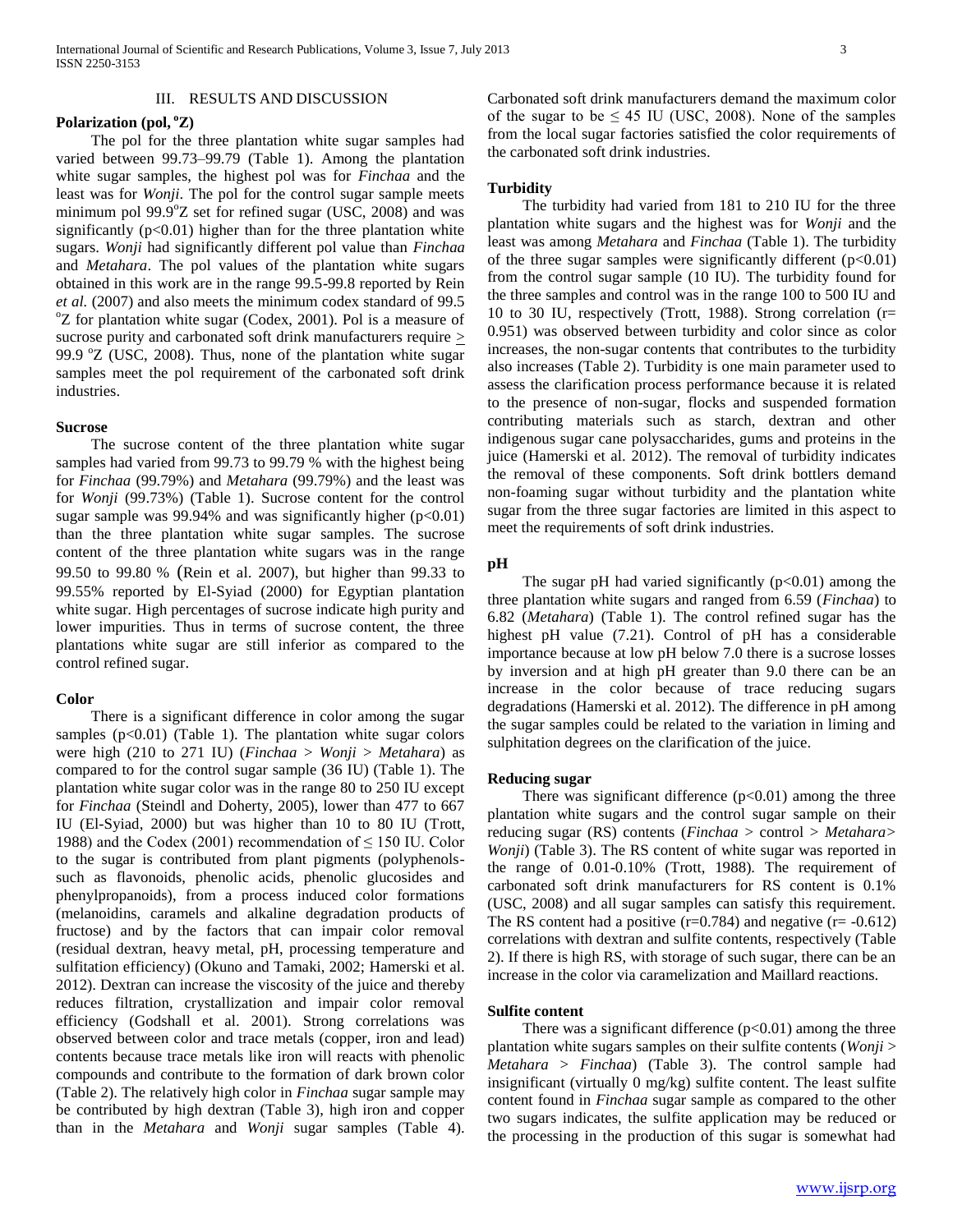suppressed the sulfite content since the *Finchaa* sugar bears the highest color (271 IU). According to ICUMSA (1994) the sulfite content of plantation white sugar can range from 5 to 15 mg/kg and the maximum level recommendation by Codex is 70mg/kg (Codex, 2001). The result showed that all samples from the three sugar factories can meet the codex recommendations but are limited to meet the carbonated soft drink industry demand of maximum 6 mg/kg sulfite (USC, 2008).

## **Conductivity ash**

The conductivity ash was significantly  $(p<0.01)$  varied among the sugar samples (*Metahara > Wonji* > *Finchaa* > control sample). The conductivity ash showed a strong correlation with copper  $(r=0.507)$ , iron  $(r=0.734)$  and lead (r=0.510) contents (Table 2). Conductivity ash is contributed from inorganic cations (calcium, magnesium, potassium), anions (chloride, phosphate, nitrate, nitrite, sulphate and sulphite) and ionized acids supplied to the factory from the soil associated with harvested sugar cane, sugar cane tissues (leaf and stem tissues) and lime added during the juice clarification process (Eggleston et al. 2011). High conductivity ash in the sugar is a characteristic of lower purity of lower economic value (Hamerski et al. 2012). The conductivity ash contents of the three sugar samples can meet the codex maximum of  $\leq 0.1\%$  (Codex, 2001), but except for *Finchaa* and the control sugar samples, the other samples from the two factories are limited to meet the carbonated soft drink manufacturers requirement of  $\leq 0.015\%$  (USC, 2008).

## **Moisture**

The moisture content had varied significantly  $(p<0.01)$ among the sugar samples (Table 3) and the highest (0.023%) was found in *Finchaa* and the lowest (0.010%) was for *Wonji*. Moisture content below 0.15 % is generally considered satisfactory (Starzak, and Mathlouthi, 2011). All the sugar samples had moisture level that lead to safety factor limit of < 0.25. This condition is not conducive for micro-organisms growth to cause spoilage and sucrose losses (Starzak, and Mathlouthi, 2011). The carbonated soft drink manufacturers require maximum moisture content of  $\leq 0.04\%$  (USC, 2008) and the Codex (2001) standard for plantation white sugar is  $\leq 0.1\%$ . Thus, the moisture content of the three plantation white sugar samples satisfies both the carbonated soft drink industry requirements and the Codex standards.

## **Dextran**

There is a significant difference  $(p<0.05)$  among sugar samples on the dextran contents (*Finchaa* > control >*Metahara*  and *Wonji*) (Table 3). The dextran contents (71.87 to 78.40 mg/kg) found for the sugar samples were less than 141 to 374 mg/kg (El-Syiad, 2000) and 224 to 928 mg/kg (Godshall et al., 2001) reported for the plantation white sugar. Dextran (molecular weight from 1500 to the order of  $10^6$  Da) is a polymer of glucose synthesized from sucrose by the action of microorganisms dextransucrase enzyme secreted by *Leuconostoc mesenteroides*, *Streptococcus* and *Lactobacillus* (Kaur and Kaler, 2008; Aquino and Franco, 2009). The predominant microorganism implicated for dextran formation in the sugar cane industry is *Leuconostoc* species- ubiquitous in sugar cane filed (Aquino and Franco, 2009). These enter the cane at places of exposed tissue caused by machine harvesting, cutting, burning, freezing, disease and pests. The presence of dextran indicates a lost sugar and is enhanced under wet conditions of temperature greater than  $25^{\circ}$ C. Dextran in the juice, syrups and sugars can lead to false pol reading (i.e., 1000mg/kg dextran can enhance pol reading by  $0.3^{\circ}$ ) (Kaur and Kaler, 2008). Dextran concentrations greater than 500 mg/kg in raw sugar juice can cause processing problems, such as increased viscosity, slowed filtration, crystal distortion and sucrose losses (Kaur and Kaler, 2008; Aquino, and Franco, 2009). In the alcoholic and soft drinks industries, the presence of dextran could lead to the formation of haze and precipitations in the products and spoilage in other food industries, such as candy and chocolate manufacture (Aquino and Franco, 2009). In soft drink industry there is a suggestion to use dextran because of its use in drugs especially as blood plasma volume expander (Bhavani and Nisha, 2010).

#### **Insoluble matter**

 The insoluble matter contents of the sugar samples had varied significantly  $(p<0.01)$  among the three plantation white sugars samples between 82.67 (*Finchaa*) to 118.67 mg/kg (*Wonji*) (Table 4). The control sugar had very low insoluble matter (4.67 mg/kg). The insoluble matters are predominately alcohol flocks comprising organic and appreciable amounts of inorganics. Soft drink bottlers require a maximum of 10 mg/kg insoluble matter content in the sugar sample (USC, 2008). Thus, except the control sample, none of the plantation white sugar samples met this requirement.

## **Particle size**

 The particle sizes (mean) of the three plantation white sugars samples are coarse and had varied from 0.90 mm to 1.02mm. There is a significant difference between the control sugar sample particle size (0.65 mm) and the three sugar samples (p<0.01) (Table 4). According to Baikow (1982), an acceptable sugar particle size range is from 0.6-1.0 mm, while the preferred size is 0.8 mm (i.e., all sugar samples were in accordance with this recommendation).

#### **Trace elements (Fe, Cu and Pb)**

There was a significant difference  $(p<0.01)$  in iron (Fe), copper (Cu), and lead (Pb) contents of the plantation white sugar samples (Table 4). The Fe, Cu and Pb contents (mean) in the plantation white sugars had ranged from 0.97 to 1.56 mg/kg, 0.26 to 0.42 mg/kg and 0.11 to 0.30 mg/kg, respectively. For the control sugar sample, these values were 0.21 mg/kg, 0.13 mg/kg and 0.11, respectively. High Fe and Cu contents were found in *Finchaa* sugar sample. Lead content was high in *Metahara.* Carbonated soft drink manufacturers like Coca Cola require maximum of 1 mg/kg for Fe and Cu and 0.1 mg/kg for Pb (USC, 2008). Therefore, among plantation white sugar samples, only *Wonji* can satisfy the maximum allowable trace metal limits, whereas *Metahara* and *Finchaa* couldn't meet the Fe and Pb limits required by carbonated soft drink manufacturers. The Fe, Cu and Pb contents found in the three plantation white sugar samples were less than those reported (Mohamed, 1999) (Fe = 0.16 mg/kg,  $Cu = 14.00$  mg/kg and  $Pb = 4.00$  mg/kg) for Egyptian plantation white sugar (sucrose 99.7%). In addition to the soil upon which the sugar cane is cultivated, minerals were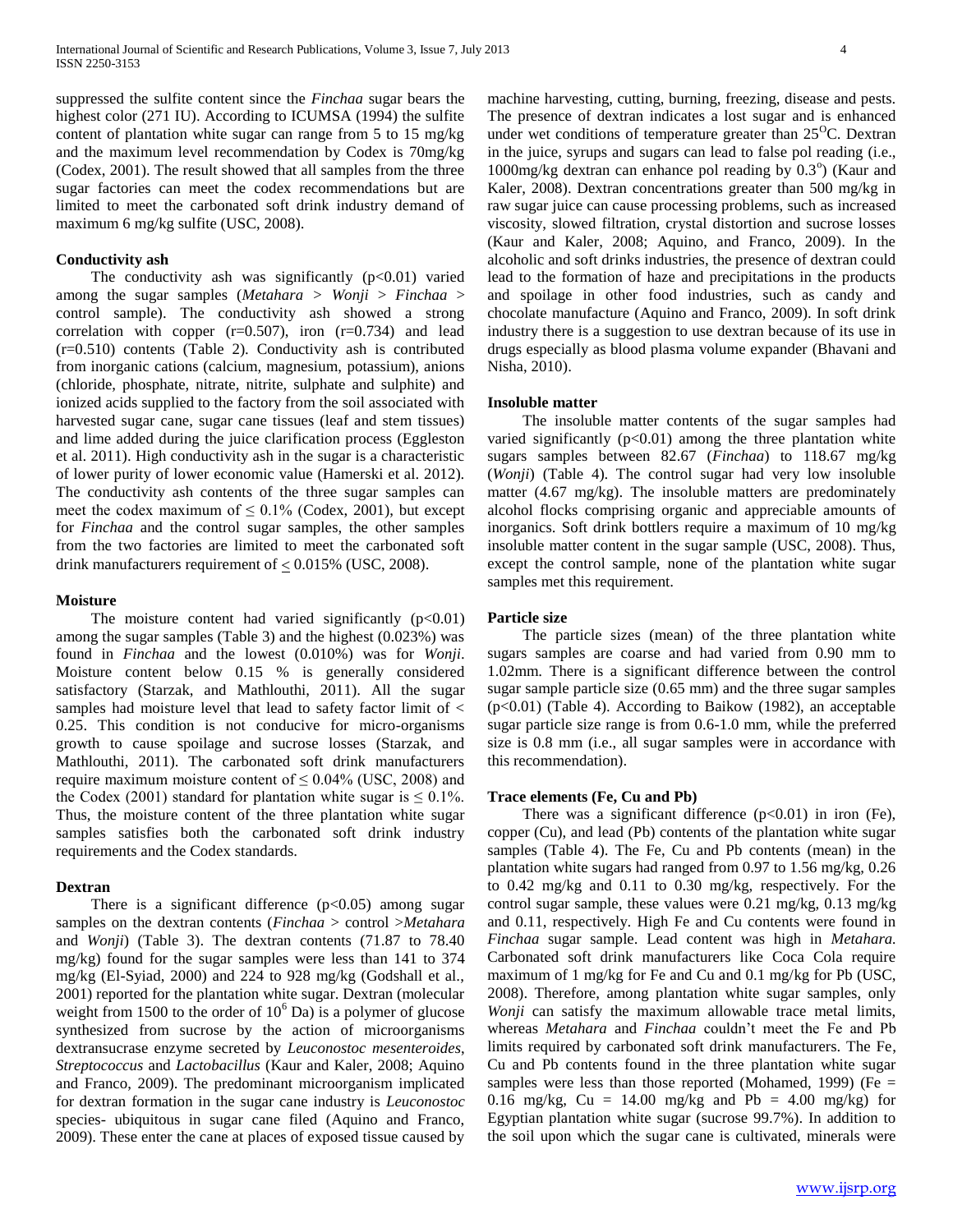reported to be contributed by the processing equipment used in the plantation white sugar production. There was good correlation of color with Cu, Fe and Pb contents (Table 2). This may be due to the reaction of trace metals with color precursor trace compounds of the cane to give dark color (Godshall et al 2001).

## **Processing technology and sugar cane variety utilized among the three local factories**

 Using semi-structured questionnaire, information on the sugar cane variety and processing technology difference was collected from professionals of the three respective factories. The number of sugar cane varieties grown and milled at *Metahara*, *Finchaa* and *Wonji* farm were 6, 11 and 12, respectively. Although there is a difference among the factories farm, some common varieties like B-52298 and NCO-334 were also grown in all the sugar farms. Sugar cane milling in Ethiopia is not done on variety bases. At *Metahara* cane varieties B 52298, MEXICO 54/245 and NCO 334 are often crushed together. At *Wonji* B 52298, NCO 334 and N 14 are often crushed together. At *Finchaa* B 52298 and NCO 334 are often crushed together. Among these, MEXICO 54/245 were described by one factory respondents as poor in quality in terms of color, pol, ash and reducing sugar. If other factors are not limiting, it is an advantage to reduce the number of different sugarcane varieties crushed together to reduce the variety effect on the processing. There is a difference on the soil types used in the cultivation. At *Metahara* the soil was vertisol, clay loam and sandy soil. At *Wonji* are heavy clay, sandy loam and sandy brown soils and at *Finchaa* is Luvi and loam soil. Such variation might also contribute to the difference in the plantation white sugar quality. The three sugar factories virtually exercise similar processing technology and process monitoring experiences. However, there are some differences that can affect the quality of the final sugar to be different. Sugar cane is washed before milling by *Finchaa* by use of pressurized water through spray nozzles. Such washing may improve the quality with respect to soil mineral load, water soluble impurities and debris provided water used may not load additional minerals. There is a difference on cane varieties crushed together. At *Metahara* cane varieties B 52298, MEXICO 54/245 and NCO 334 are often crushed together. In terms sulphitation techniques, at *Metahara* simultaneous sulphitation, at *Wonji* pre-liming and at *Finchaa* shock liming are used. Such sulphitation and liming application differences are known to contribute to the slight variations on the quality of plantation white sugar quality differences (Eggleston et al. 2003; Hamerski et al. 2012).

## IV. CONCLUSIONS

 In this study, the physicochemical properties of three Ethiopian plantation white sugar samples (*Metaharaa*, *Finchaaa* and *Wonji)* were evaluated in reference to the carbonated soft drink industry requirements. A significant difference on polarization,  $SO_2$ , color and insolube matter was found among the three sugar samples. Sugar samples from *Finchaa* and *Metahara* have exhibited almost similar and better quality standards than *Wonji* possibly on the account of high polarization and sucrose, lower  $SO_2$ , insoluble matter, turbidity and flocks contents. The three plantation white sugar samples although met some quality requirements of the carbonated soft drink manufacturers, there are considerable limitations, particularly on polarization,  $SO_2$ , color and insoluble matters. Also there are limitations for *Finchaa* and *Metahara* plantation white sugar samples in the iron and lead contents and for *Metahara* and *Wonji* sugar samples in flocks content to meet the demanded of carbonated soft drink industries.

 Considering the high demand of refined sugar locally together with export of raw sugar to European Union and complaints from carbonated soft drink industries, further refining technology plant annexed to one of the existing sugar factories is important both to add value to meet the requirements of soft drink and other industry demands for the refined sugar.

#### ACKNOWLEDGEMENTS

 This work was supported by a grant from Ethiopian Sugar Development Agency toward M.Sc. Thesis work of the 1st author. Experts at the three sugar factories are acknowledged for their response to semi- structured questionnaire. The support provided by Technicians at: Sugar and Ethanol Technology Laboratory, Wonji; Food Science and Postharvest Technology Laboratory, Haramaya University, Haramaya; and East Africa Bottling Share Company, Dire Dawa Plant, Dire Dawa, Ethiopia is acknowledged.

#### **REFERENCES**

- [1] Aquino F.W.B. and Franco D.W. (2009): Molecular mass distribution of dextran in brazilian sugar and insoluble deposits of cachaça. *Food Chemistry*, Vol. 114, p. 1391–1395.
- [2] AOAC (Association of Official Analytical Chemists) (1990): Sucrose in sugar and syrups polarimetric method before and after inversion with hydrochloric acid, Method No. 930.35, Washington, DC, USA, p. 1013- 1017
- [3] Baikow V.E. (1982): Manufacture and refining of raw cane sugar, Amsterdam, Elsevier Scientific Publishing Company, Netherlands.
- [4] Bhavani A.L. and J.Nisha J. (2010): Dextran the polysaccharide with versatile uses. *International Journal of Pharma and Bio Sciences*, Vol. 1 (4), p. 569-573
- [5] Codex (2001): CODEX standard for sugars (CODEX STAN 212-1999), Adopted 1999, Amendment 2001, *Codex Alimentarius Commission*, Joint FAO/WHO Food Standards Programme, Rome, Italy.
- [6] Eggleston, G. and Côté G. et al. (2011): New insights on the hard-to-boil massecuite phenomenon in raw sugar manufacture. *Food Chemistry*, Vol. 126, p. 21-30
- [7] Eggleston E.: Monge A. et al. (2003): Sugarcane factory performance of cold, intermediate and hot lime clarification processes. *Journal of Food Processing Preservation*," Vol. 26, p. 433-454.
- [8] EIA (Ethiopian Investment Agency) (2008): Investment opportunity profile for sugar cane plantation and processing in Ethiopia, EIA, Addis Ababa, Ethiopia.
- [9] El-Syiad S.I. (2000): Egyptian raw cane sugar quality in relation to refining requirements. *Food Chemistry*, Vol.68, p. 253-257
- [10] Godshall M.A.; Spear S.K. et al. (2002): The effect of two Louisiana soils on cane juice quality. *Journal of the American Society of Sugarcane Technologists*, Vol. 22, p.100-101.
- [11] Godshall M.A. and Roberts E.J. et al. (2001): Composition of the soluble, non-dialyzable components in raw cane sugar. *Journal of Food Processing Preservation*, Vol. 25, p. 323-335.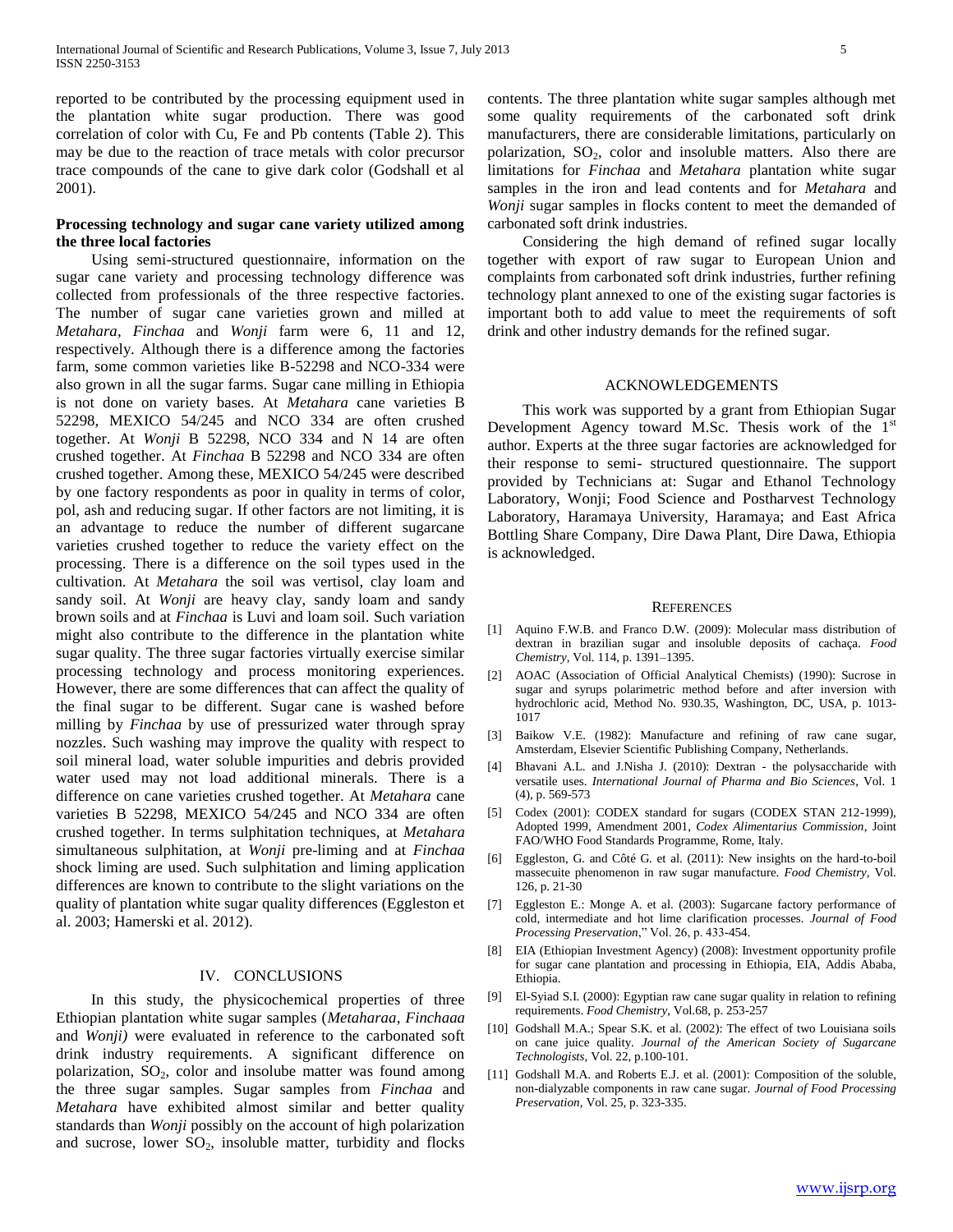- [13] ICUMSA (International Commission for Uniform Methods of Sugar Analysis) (1994): ICUMSA Methods: GS1/2/3-1, pp. 1-6; GS1-7, pp. 1-2; GS1/2/3/47/8-23, pp. 1-2, GS1/3/7-3, pp. 1-4; GS2-33, pp. 1-3, GS2/3-17, pp. 1-2, GS2/1/3-15, pp. 1-2; GS1-15, pp.1-4 "; GS2/3-19, pp. 1-2; GS2-37, pp. 1-5, Berlin, Germany.
- [14] Kaur S. and Kaler R.S.S. (2008): Dextran and its effect on the flow behavior of molasses and crystallization rate. *Journal of Food Engineering*, Vol. 86, p. 55–60.
- [15] Leblebici J. and Volkan M. (1998): Sample preparation for arsenic, copper, iron, and lead determination in sugar. *Journal of Agriculture and Food Chemistry*, Vol. 46, p. 173-177.
- [16] Mohamed A.E. (1999): Environmental variations of trace element concentrations in Egyptian cane sugar and soil samples (Edfu factories). *Food Chemistry*, Vol. 65, p. 503-507.
- [17] Okuno M. and Tamaki H. (2002): A novel technique for the decolorization of sugarcane juice. *Journal of Food Science*, Vol. 67 (1), p. 236-238.
- [18] Rein P.W. (2008): The direct production of white sugar in a cane sugar mill," Proceeding of Sugar Processing Research Conference, Louisiana State University, USA, p. 112-127.
- [19] Rein P.W.; and Bento, L.S. et al. (2007): Direct production of white sugar from sugarcane juice or sugar beet juice. US Patent No. 7226511.
- [20] SAS Institute (2002): SAS System for Windows, Version 9.12, SAS Institute: Cary, NC., USA
- [21] Shachman M. (2005): The soft drinks companion: a technical handbook for the beverage industry, Boca Ratón, EUA: CRC Press, p. 14-18.
- [22] Steindl R.J. and Doherty W.O. (2005): Syrup clarification for plantation white sugar to meet new quality standards, In: D.M. Hogarth, Ed., Proceedings of the XXV Congress of International Society of Sugar Cane Technologists, p. 106-116.
- [23] Starzak M. and Mathlouthi M. (2011): Formation of amorphous sugar in the syrup film – a key factor in modeling of industrial sugar drying. *Food Chemistry*, Vol. 122, p. 394-409
- [24] SMRI (Sugar Mill Research Institute) (2004): Determination of the color and turbidity of white sugar in solution, SMRI Test Methods, TM025.
- [25] Trott R.R. (1988): Clarification and de-colorization processes, In: M.A. Clarke and M.A. Godshall, Eds., Chemistry and Processing of Sugar Beet and Sugar Cane, Elsevier, Amsterdam, The Netherlands, p. 265-291.
- [26] USC (United Sugar Company) (2008): Quality specification of white refined sugar approved for *Coca Cola* production, Jeddah, Saud Arabiya.

#### AUTHORS

**First Author** – Endale Engida, East Africa Bottling Share Company, Dire Dawa Plant, Box 35, Dire Dawa, Ethiopia, Email endaleeng@yahoo.com

**Second Author** – Geremew Bultosa, Department of Food

Science and Postharvest Technology, Haramaya University, Box 138, Dire Dawa, Ethiopia, E-mail:

Bultosageremew@yahoo.com, Department of Food Science and Technology, Bag 0027, Botswana College of Agriculture,

Gaborone, Botswana **Third Author** – Negussie Bussa, Faculty of Medicine,

Haramaya University, Box 138, Dire Dawa, Ethiopia, E-mail: Negussiebussa@yahoo.com

**Corresponding Author:** E-mail: bultosageremew@yahoo.com. Tel: (++267) 73222788; Fax: (++267) 3928753

# **Table 1. Physicochemical quality (polarization, sucrose content, color, turbidity and pH) of plantation white sugar from three (***Finchaa***,** *Metahara* **and** *Wonji)* **factories and the control sugar sample**

| Sugar type                                                                                                                   | $pol \pm SD$ ( ${}^{\circ}Z$ ) | $SC\pm SD$ (%)                | $CO\pm SD$ (ICUMSA)          | $TU \pm SD$ (IU)             | $pH \pm SD(pH)$               |  |
|------------------------------------------------------------------------------------------------------------------------------|--------------------------------|-------------------------------|------------------------------|------------------------------|-------------------------------|--|
| Finchaa                                                                                                                      | 99.79 $\pm$ 0.01 <sup>b</sup>  | 99.79 $\pm$ 0.01 <sup>b</sup> | $271 \pm 1.32^{\text{a}}$    | $181.0 \pm 5.99^b$           | $6.59 \pm 0.056$ <sup>d</sup> |  |
| <i>Metahara</i>                                                                                                              | $99.78 \pm 0.02^b$             | 99.79 $\pm$ 0.01 <sup>b</sup> | $210 \pm 2.20^{\circ}$       | $186.0{\pm}7.18^{\rm b}$     | $6.82 \pm 0.050^b$            |  |
| Wonji                                                                                                                        | 99.73 $\pm$ 0.01 <sup>c</sup>  | 99.73 $\pm$ 0.01 <sup>c</sup> | $236\pm3.11^{b}$             | $210.4 \pm 4.95^{\text{a}}$  | $6.73 \pm 0.015$ <sup>c</sup> |  |
| Control                                                                                                                      | $99.94 \pm 0.01^a$             | $99.94 \pm 0.01^a$            | $36.0 \pm 1.65$ <sup>d</sup> | $10.0 \pm 1.64$ <sup>c</sup> | $7.21 \pm 0.015^a$            |  |
| <b>DMRT</b>                                                                                                                  |                                |                               |                              |                              |                               |  |
| $(p<5\%)$                                                                                                                    | ***                            | ***                           | ***                          | ***                          | ***                           |  |
| CV <sub></sub>                                                                                                               | 0.01                           | 0.01                          | 0.96                         | 2.60                         | 0.57                          |  |
| Volume in the came column followed by the came letter do not differ cientificantly of 50 muchelility: *** -significant of 10 |                                |                               |                              |                              |                               |  |

Values in the same column followed by the same letter do not differ significantly at 5% probability; \*\*\* =significant at 1% probability level; DMRT =Duncan Multiple Range Test, CV= Coefficient of Variation; pol = Polarization; SC = Sucrose Content; CO =Color; TU=Turbidity; IU=ICUMSA Units and Control= Coca Cola company approved refined sugar sample imported from Saudi Arabia

|  | Table 2. Pearson correlation coefficients for pol, SC, CO, IM, RS and CA |  |
|--|--------------------------------------------------------------------------|--|
|--|--------------------------------------------------------------------------|--|

| DX         | TU          | Cu         | Fe          | Ph       | SO <sub>2</sub> |  |
|------------|-------------|------------|-------------|----------|-----------------|--|
| 0.199      | $-0.983***$ | $-0.685**$ | $-0.767**$  | $-0.324$ | $-0.971***$     |  |
| 0.200      | $-0.975***$ | $-0.693**$ | $-0.753***$ | $-0.285$ | $-0.959***$     |  |
| 0.107      | $0.951***$  | $0.908***$ | $0.935***$  | 0.513    | $0.917***$      |  |
| $-0.293$   | $0.983***$  | $0.635**$  | $0.743***$  | 0.333    | $0.982***$      |  |
| $0.784***$ | $-0.555$    | 0.125      | $-0.071$    | 0.099    | $-0.612**$      |  |
| $-0.411$   | $0.938***$  | 0.507      | $0.734***$  | 0.510    | $0.975***$      |  |
|            |             |            |             |          |                 |  |

 $**= P< 0.05; **= P< 0.01; Pol = Polarization (°Z); SC = Success Content (%); Color IU); IM = Insoluble Matter$ (%); RS =Reducing Sugar (%); CA= Conductivity Ash (%); DX= Dextran (%); TU= Turbidity (IU); Cu, Fe and Pb  $(mg/kg)$  = Copper Iron and Lead, respectively and  $SO_2(mg/kg)$  = sulfur dioxide